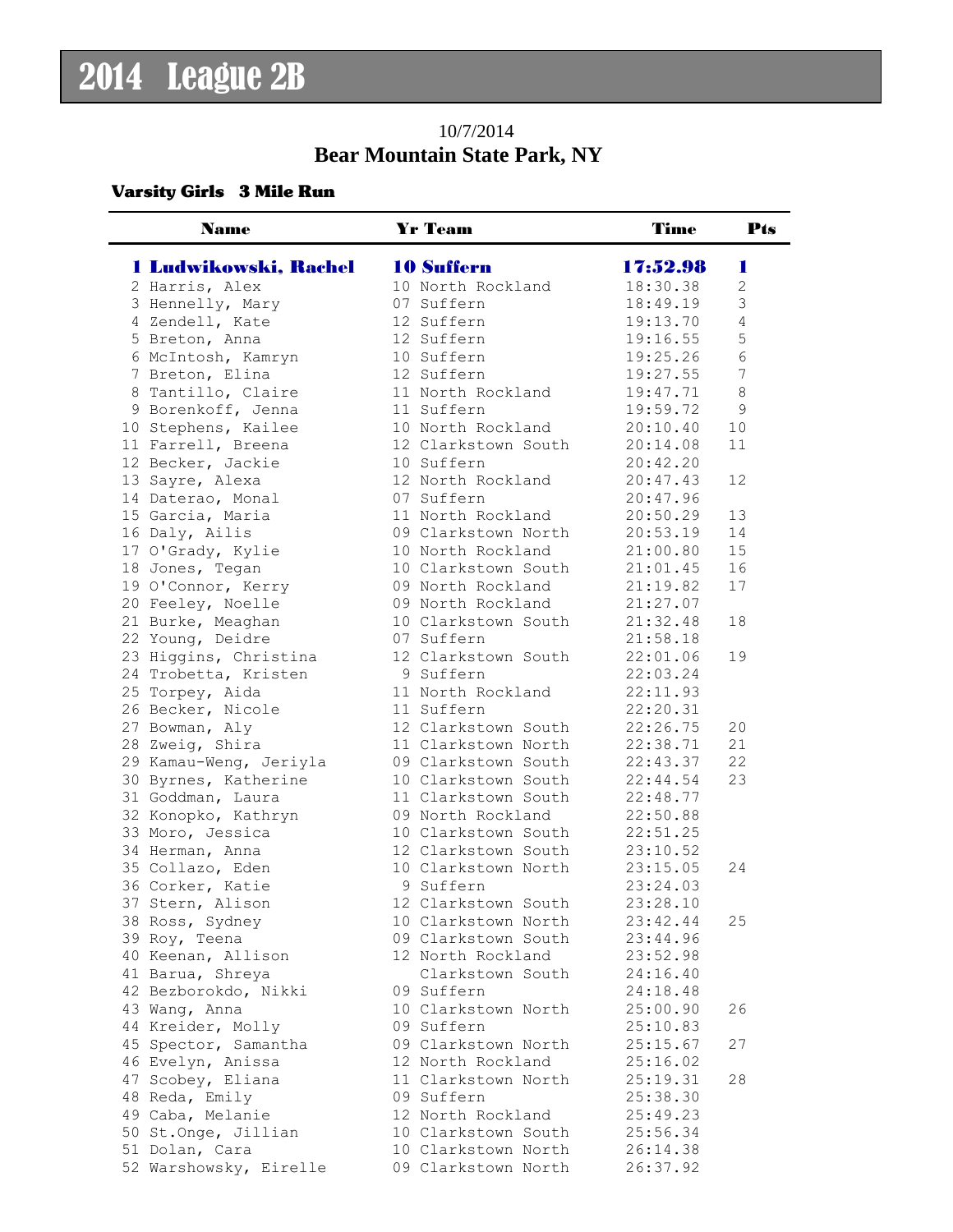| 53 Solan, Imani<br>54 Albert, Chloe<br>55 Miller, Riley | 12 Suffern<br>10 Clarkstown North<br>11 Clarkstown North | 26:54.92<br>27:07.68<br>27:19.35 |
|---------------------------------------------------------|----------------------------------------------------------|----------------------------------|
| 56 Qualter, Kerry<br>57 Okeke, Mary                     | 10 Clarkstown South<br>11 Clarkstown South               | 27:58.09<br>28:01.33             |
| 58 Moore, Carli<br>59 Gandon, Abby<br>60 Goodman, Perri | 09 Clarkstown South<br>09 Suffern<br>10 Suffern          | 28:33.36<br>31:20.24<br>35:39.32 |

## Team Scores

|                           | Total      |              | $\overline{2}$ | 3              | 4  | 5    | *6             | $*7$ |
|---------------------------|------------|--------------|----------------|----------------|----|------|----------------|------|
| 1 Suffern                 | 19         | $\mathbf{1}$ | 3              | $\overline{4}$ | 5  | 6    | $\overline{7}$ | 9    |
| Total Time: 1:34:37.68    |            |              |                |                |    |      |                |      |
| Average: 18:55.54         |            |              |                |                |    |      |                |      |
| <b>2 North Rockland</b>   | 45         | $2^{\circ}$  | 8              | 10             | 12 | - 13 | 15             | - 17 |
| Total Time: 1:40:06.21    |            |              |                |                |    |      |                |      |
| Average: 20:01.25         |            |              |                |                |    |      |                |      |
| <b>3 Clarkstown South</b> | 84         | 11           | 16             | 18             | 19 | 20   | 22             | 23   |
| Total Time: 1:47:15.82    |            |              |                |                |    |      |                |      |
| Average: 21:27.17         |            |              |                |                |    |      |                |      |
| <b>4 Clarkstown North</b> | <b>110</b> | 14           | 21             | 24             | 25 | 26   | 27             | 28   |
| Total Time: 1:55:30.29    |            |              |                |                |    |      |                |      |
| Average: 23:06.06         |            |              |                |                |    |      |                |      |

# 2014 League 2C

## 10/7/2014 **Bear Mountain State Park, NY**

#### Varsity Girls 3 Mile Run

| <b>Name</b>             | <b>Yr Team</b>       |  | Time     | Pts            |
|-------------------------|----------------------|--|----------|----------------|
| <b>1 Ayres, Kassidy</b> | <b>12 Tappan Zee</b> |  | 18:42.70 |                |
| 2 Borkowski, Mary       | 08 Pearl River       |  | 18:59.15 | $\overline{2}$ |
| 3 McCormack, Ann        | 9 Pearl River        |  | 19:19.41 | 3              |
| 4 Harding, Kaitlyn      | 10 Pearl River       |  | 19:25.58 | 4              |
| 5 Rotundo, Sara         | 12 Pearl River       |  | 19:26.89 | 5              |
| 6 Nardone, Andrea       | 11 Albertus Magnus   |  | 19:30.38 | 6              |
| 7 Kyle, Maggie          | 12 Nyack             |  | 19:30.92 | 7              |
| 8 Rayward, Catherine    | 12 Pearl River       |  | 19:38.63 | 8              |
| 9 McCarthy, Jesse       | 10 Pearl River       |  | 19:43.63 | 9              |
| 10 Raffa, Grace         | 10 Pearl River       |  | 19:48.70 | 10             |
| 11 Hartnett, Caitlin    | 11 Tappan Zee        |  | 19:49.84 | 11             |
| 12 Auld, Emily          | 11 Albertus Magnus   |  | 19:58.14 | 12             |
| 13 Parnow, Katie        | 11 Pearl River       |  | 20:04.34 |                |
| 14 McDermott, Jessica   | 08 Pearl River       |  | 20:05.23 |                |
| 15 O'Brien, Lauren      | 11 Pearl River       |  | 20:09.24 |                |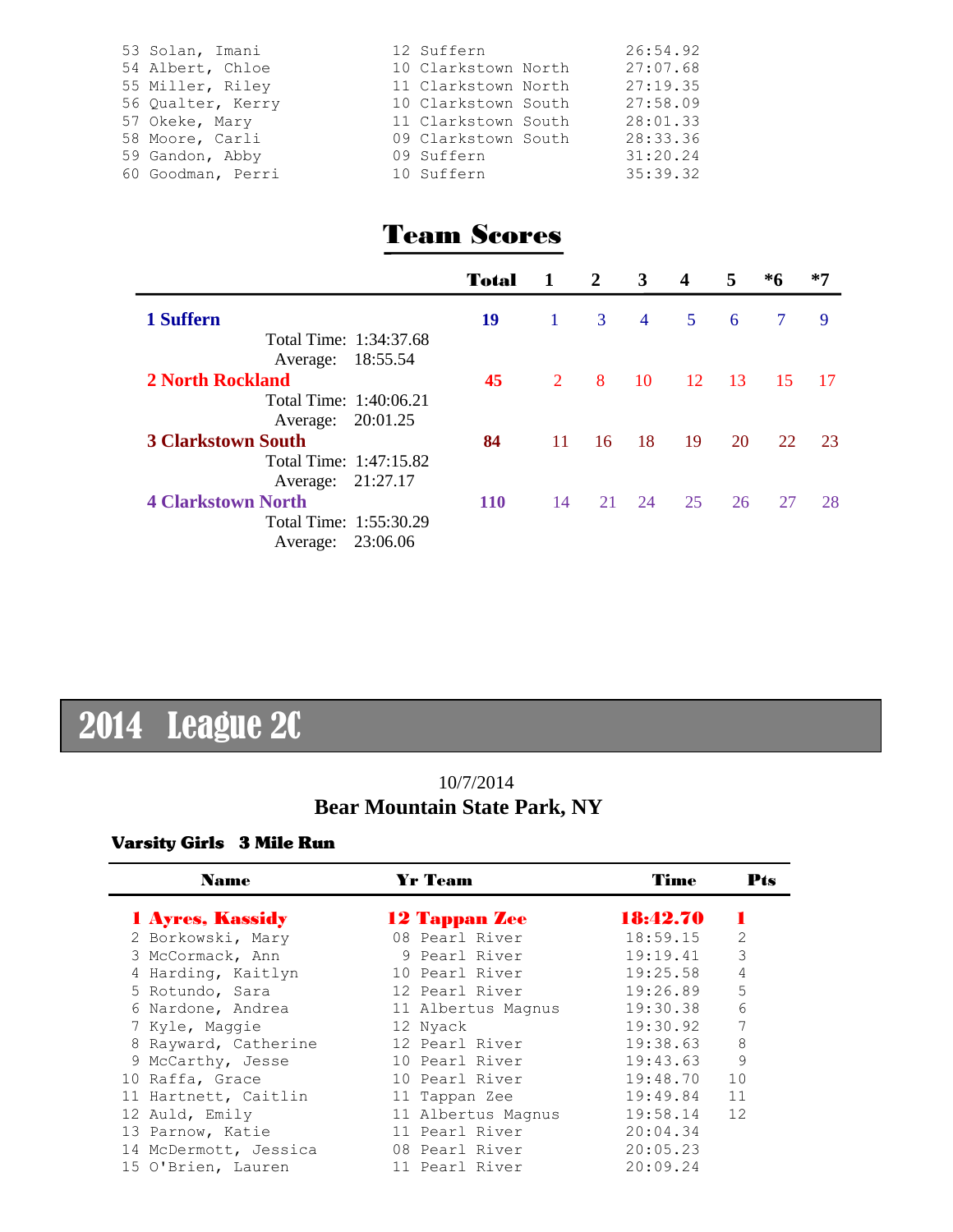16 Clinton, Erin 17 Fuller, Katelyn 18 Smyth, Tara 19 Carbone, Kristen 20 Kuhn, Amy 21 Jones, Louise 22 Moroney, Allison 23 Lundemo, Trinity 24 Lowery, Mia 25 Sullivan, Tara 26 McKiernan, Meaghsan 27 Brennan, Claire 28 Wilson, Sandra 29 Malpeli, Nicole 30 Roth, Justine 31 Tierney, Allyson 32 Mathews, Kiera 33 Palacios, Kaitlyn 34 Cole, Allison 35 Tran, Julia 36 Ohle, Jessica 37 Ehmsen, Brielle 38 DiSanto, Erin 39 Irizarry, Ally 40 Sullivan, Olivia 41 Felicissimo, Mia 42 Roeder, Nicole 43 O'Dawd, Caitlyn 44 Chen, Selia 45 Sheridan, Jackie 46 Vishwanathan, Nethra 47 Delgrosso, Julianne 48 Fitzgerald, Abby 49 Nguyen, Alyssa 50 Hynes, Brooke 51 Kohlbrenner, Cara 52 Hutchins, Celia 53 Beller, Elise 54 Rizzo, Diana 55 Mattera, Kristen 56 Joyner, Helen 57 Lidharrie, Hannah 58 Chang, Drew 59 Hatala, Claire 60 Yacob, Heba 61 Boiano, Amanda 62 Tromer, Natalie 63 Chipollina, Victoria 64 Ryan, Jen 65 Skelly, Kathleen 66 Ferguson, Danielle 67 O'Shea, Finuala 68 Kelly, Sara 11 Tappan Zee 31:43.04

|                 | 9 Pearl River   | 20:28.17 |    |
|-----------------|-----------------|----------|----|
|                 | 9 Tappan Zee    | 20:32.73 | 13 |
| 11              | Pearl River     | 20:41.55 |    |
|                 | 11 Nanuet       | 20:44.42 | 14 |
|                 | 10 Pearl River  |          |    |
|                 |                 | 20:44.77 |    |
| 9               | Nyack           | 20:59.93 | 15 |
| 11              | Pearl River     | 21:01.33 |    |
| C C             | Tappan Zee      | 21:02.85 | 16 |
| 9               | Nanuet          | 21:07.92 | 17 |
| 9               | Tappan Zee      | 21:14.29 | 18 |
| 11 <sub>1</sub> | Tappan Zee      | 21:23.59 | 19 |
| 11              | Pearl River     | 21:29.60 |    |
|                 | 12 Pearl River  | 21:32.98 |    |
|                 | 09 Tappan Zee   | 21:34.86 | 20 |
| 12              | Nanuet          | 21:56.49 | 21 |
|                 | Albertus Magnus | 21:59.45 | 22 |
|                 | 11 Pearl River  | 22:00.01 |    |
| 11              | Nyack           | 22:02.24 | 23 |
| 10              | Nyack           | 22:08.33 | 24 |
| 10              | Nanuet          | 22:10.17 | 25 |
| 12              | Nanuet          | 22:12.90 | 26 |
| 10              | Tappan Zee      | 22:29.30 |    |
| 10              | Tappan Zee      | 22:32.11 |    |
| 12              | Tappan Zee      | 22:34.13 |    |
| 10              | Tappan Zee      | 22:35.91 |    |
| - 8             | Nanuet          | 22:45.90 | 27 |
| 12              | Nanuet          | 22:47.15 | 28 |
|                 |                 |          |    |
|                 | Albertus Magnus | 23:06.01 | 29 |
|                 | 12 Nanuet       | 23:18.46 |    |
| 9               | Tappan Zee      | 23:19.83 |    |
| J 9             | Nanuet          | 23:22.02 |    |
| 11              | Pearl River     | 23:24.49 |    |
| 12              | Nanuet          | 23:29.19 |    |
| 12              | Tappan Zee      | 23:41.52 |    |
| $11 \,$         | Tappan Zee      | 24:07.18 |    |
| 11              | Tappan Zee      | 24:13.23 |    |
| 11              | Nyack           | 24:22.35 | 30 |
|                 | 12 Tappan Zee   | 24:30.03 |    |
| J 9             | Tappan Zee      | 25:21.48 |    |
| 11              | Tappan Zee      | 25:29.63 |    |
| 11              | Tappan Zee      | 26:04.47 |    |
| 11              | Tappan Zee      | 26:04.95 |    |
| 10              | Tappan Zee      | 26:17.26 |    |
|                 | Albertus Magnus | 26:19.57 | 31 |
| 11              | Albertus Magnus | 26:41.78 | 32 |
| 11              | Tappan Zee      | 26:42.79 |    |
| 10              | Tappan Zee      | 26:43.04 |    |
|                 | Albertus Magnus | 26:43.26 | 33 |
| 11              | Tappan Zee      | 26:54.86 |    |
| 12              | Tappan Zee      | 28:26.56 |    |
|                 | Albertus Magnus | 28:34.71 |    |
| 12              | Tappan Zee      | 31:21.77 |    |
|                 |                 |          |    |